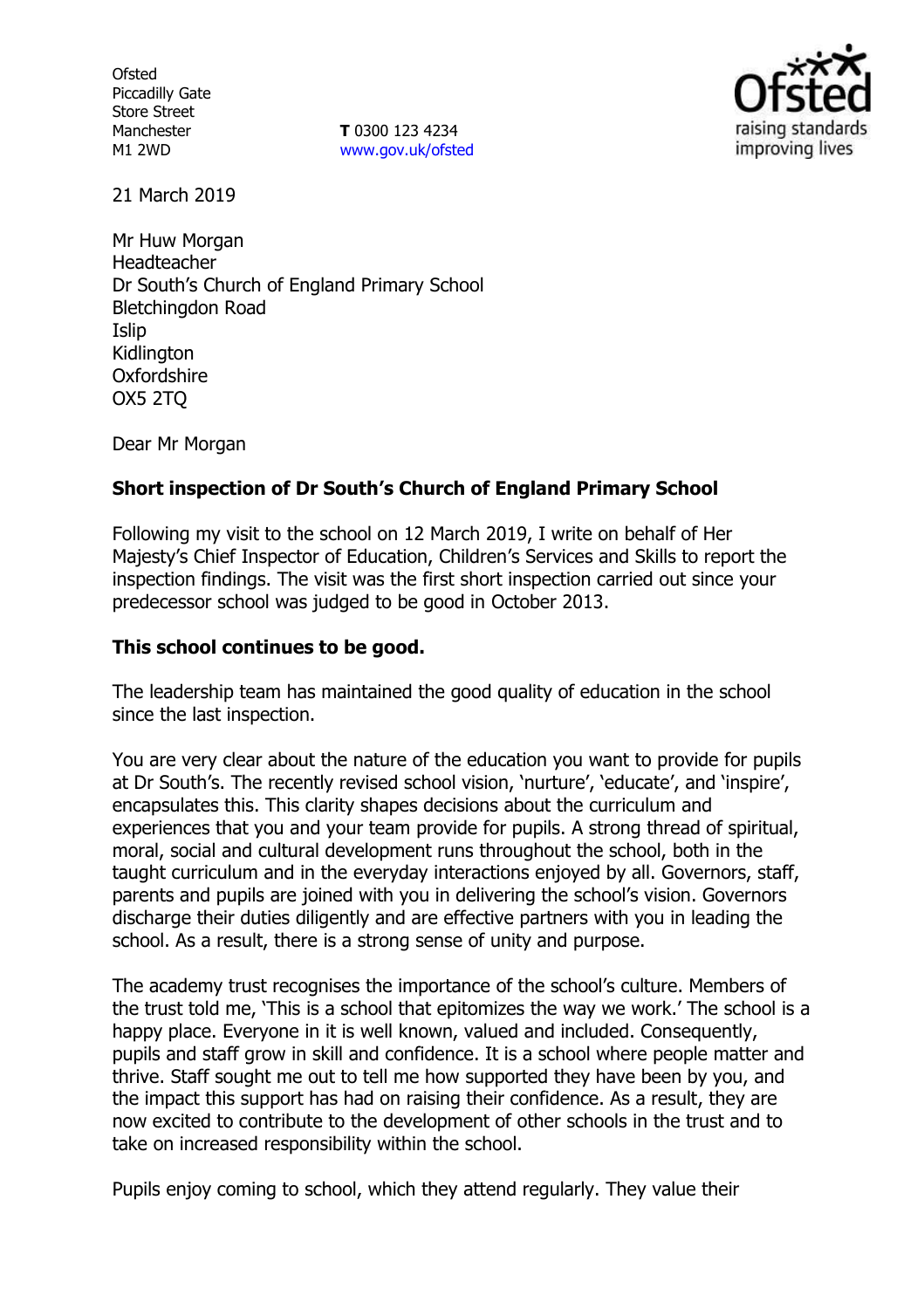

education and the supportive relationships they build, both with adults and with their peers. A pupil told me, 'The teachers are very nice, they give lots of respect to us.' Pupils' enjoyment of school is further enhanced by a creative and carefully designed curriculum. This includes many opportunities to take part in musical and sporting activities representing the school. Art work of an extremely high quality adorns the walls. Art is also used well to explore equalities issues and develop religious understanding. Careful planning ensures that pupils develop the knowledge they need across the curriculum. Nevertheless, on occasion pupils' writing across the curriculum does not demonstrate the depth of skill and understanding of which they are capable. Pupils relish the opportunities offered, such as by being in a group to develop regular cooking skills and taking part in the 'forest school'. Some told me their very favourite subject was mathematics, because it is 'really fun now'. A pupil summed up why he enjoyed school so much by telling me, 'This school is where I want to be.'

Parents value the family feel of the school and the way in which their children's happiness and well-being are of central importance. Parents responding to the Ofsted survey, Parent View, repeatedly talked of how happy their children were at school, and how they 'flourish in confidence and social situations' because of the many opportunities offered to them. One parent encapsulated the views of many in saying, 'Dr South's provides a fantastic rounded education for pupils.'

You have maintained the strengths identified at the previous inspection. Children get off to a strong start to their school life in the early years. Children flourish because the environment provides them with a wide range of interesting and wellchosen experiences to develop their skills. Adults are highly skilled at asking questions to probe understanding and help develop the children's understanding of concepts. Comprehensive records of learning, which include parents' comments, contain observations which are sharply focused on what a child can do. These records are used well to plan the children's next steps. As a result, children make rapid progress across the early years and are well prepared for Year 1.

You have addressed the previous inspection issues effectively. Standards across the school are continuing to rise. A recent focus on developing mathematics has been effective. Pupils are confident and competent mathematicians. They can apply their mathematical knowledge both through solving mathematical problems and through the opportunities provided in the wider curriculum in such areas as design and cookery work.

# **Safeguarding is effective.**

The leadership team has ensured that all safeguarding arrangements are fit for purpose. All the necessary recruitment checks are carried out before adults can work in school, and comprehensive safeguarding training is completed by all staff. Record-keeping is meticulous. Safeguarding processes are reviewed regularly by governors, who work effectively with school leaders to ensure that the school's systems and procedures keep pupils safe.

All staff and most parents who completed the Ofsted surveys felt that pupils were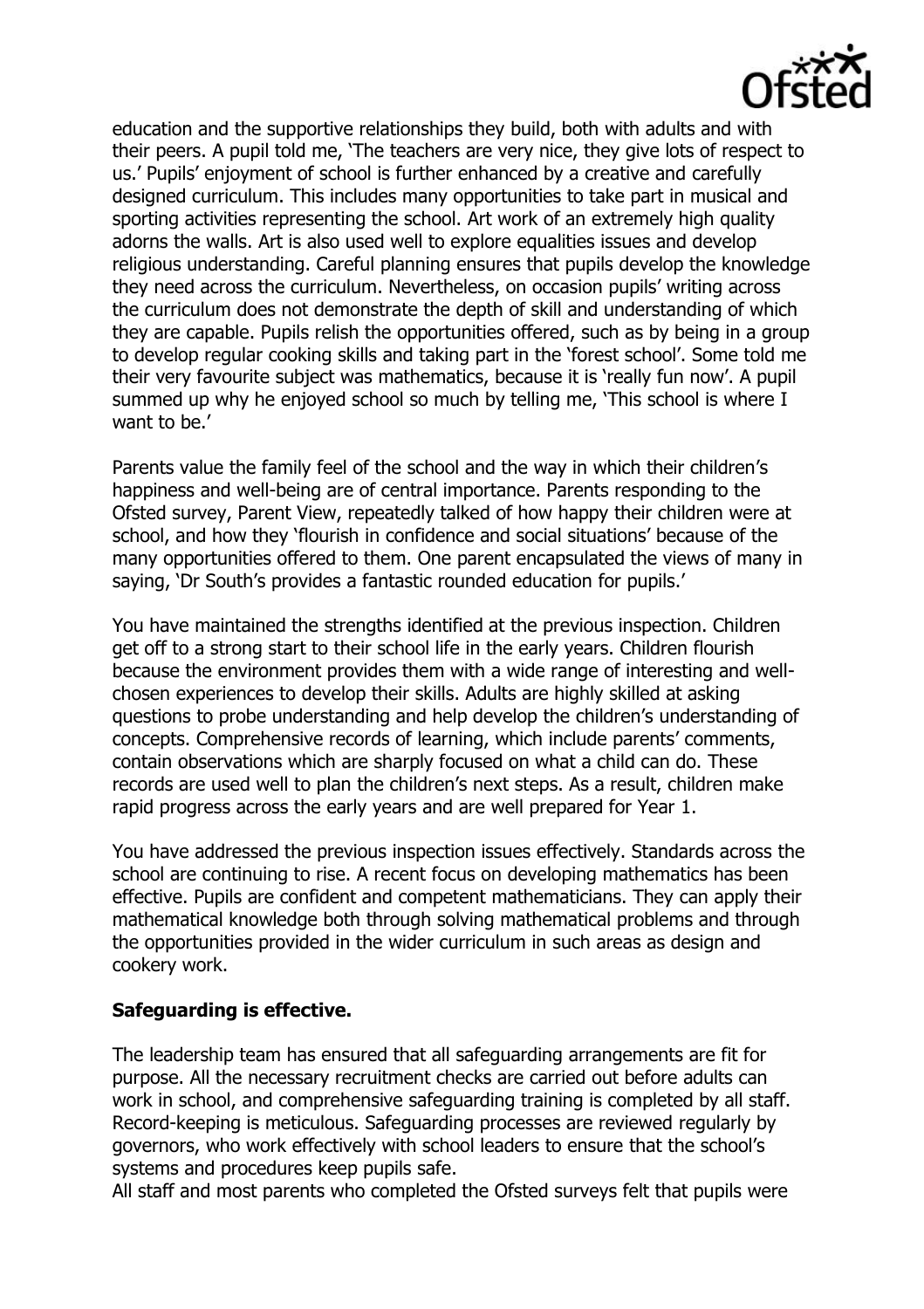

safe at school. Pupils have regular input on how to keep themselves safe, including when online.

# **Inspection findings**

- During the inspection we looked closely together at several specific aspects of the school's work, including the teaching of phonics. Leaders have tackled effectively the historical decline in phonics outcomes seen in the Year 1 national phonics screening check. There is now a consistent and systematic approach to the teaching of phonics. During the inspection pupils were keenly learning phonemes (the smallest units of sound) and applying them well to their reading. Staff are confident in delivering sessions which are accurately matched to pupils' needs. As a result, pupils are making good progress from their starting points.
- We also looked at how effectively middle leaders develop their subjects across the school. Staff value the systems and bespoke professional development that are in place to help them to lead their subjects well. They work effectively as individuals and in teams to ensure good subject development. Part of this is ensuring that other areas of focus, such as cookery and forest skills, reinforce and further extend pupils' subject skills. Pupils' books demonstrate broad experience and progression across a wide range of subjects.
- Pupils with special educational needs and/or disabilities (SEND) are well supported across the school. The special educational needs coordinator (SENCo) identifies pupils with SEND carefully. She works closely with pupils, parents and staff to ensure that pupils' needs are understood and that support is underpinned by careful planning. Teaching assistants' support for pupils with SEND is extensive and well informed. As a result, pupils with SEND thrive and make good progress from their starting points.
- We looked at the development of pupils' writing across the school. The English leader has been effective in raising standards in writing. Across the school pupils write for a range of purposes, using appropriate phraseology and rich vocabulary.
- Careful revision of planning has ensured that the pupils' strengths in reading are used well to enhance their writing. Systematic teaching leads to pupils applying their spelling, punctuation and grammatical skills well. While the content of work is of high quality, occasionally this is hidden by careless presentation, typically through inconsistently applied handwriting skills.
- $\blacksquare$  Pupils write widely across the curriculum and for a range of purposes. However, sometimes this writing does not record or develop subject-specific skills well, for example in forming scientific conclusions or evaluating historical sources. As a result, some pupils, particularly the most able, do not demonstrate or develop their knowledge and understanding fully in their recorded work.